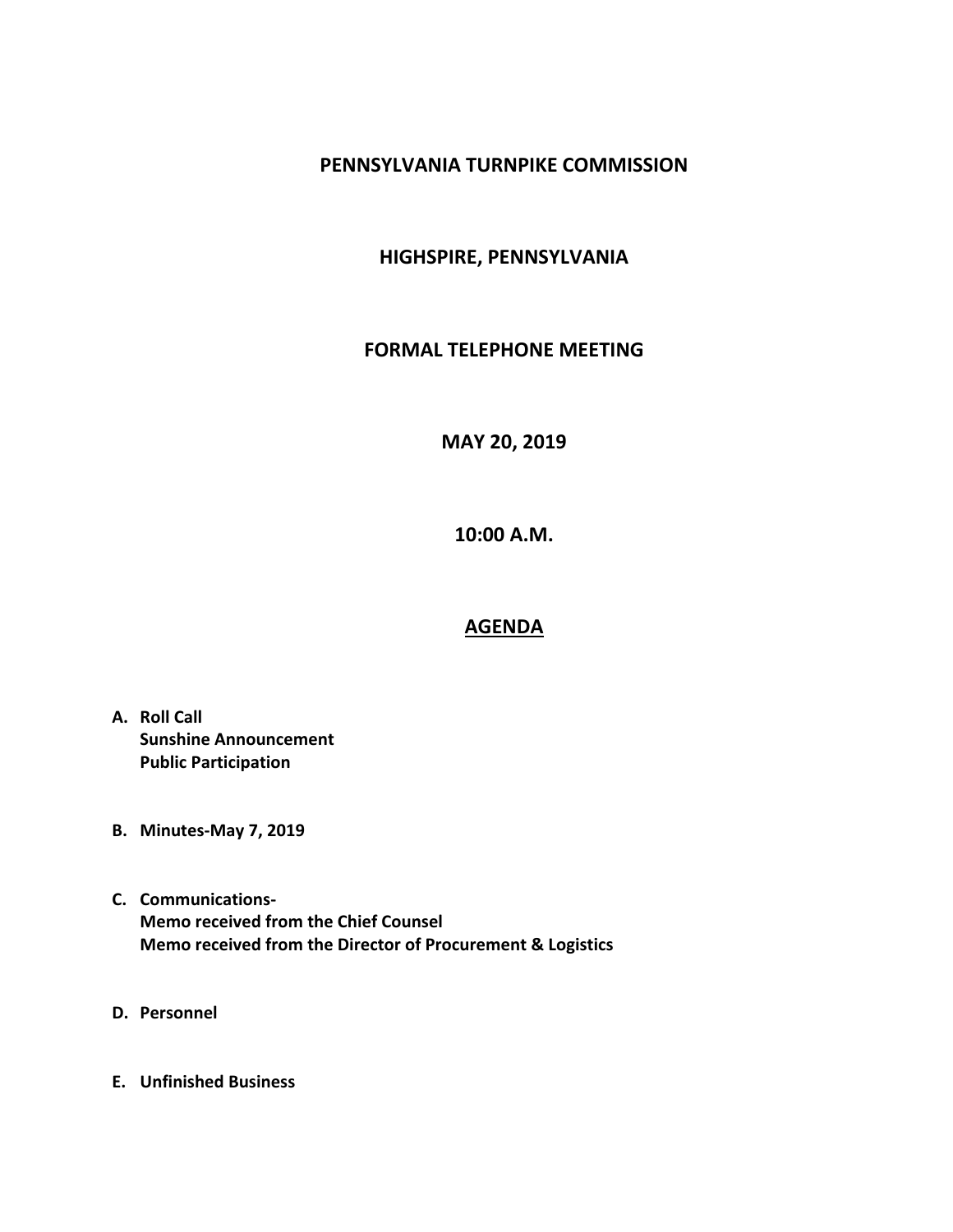- **1. Approve the Change Orders for the items listed in memos "a" and "b":**
	- **a. Change Order #1 for Contract #EN-002333-03-04 for roadway and miscellaneous repairs between MP 122.18 and MP 201.58 with New Enterprise Stone & Lime Co., Inc., for an additional \$4,250,000.00 to complete repairs in additional areas as directed by design; for a revised not-to-exceed amount of \$8,250,000.00;**
	- **b. Change Order #14 for Contract #S-006.00X002-3-08 for construction of the Southern Beltway, Section 55B, between MP S11.17 and MP S14.31 with Joseph B. Fay Co., for an additional \$1,478,091.20 to balance items to actual work completed, change for unsuitable material removal, payment for BMP 3G haul material, manhole infiltration and corrosion protection, street sweeper rental, storm cleanup, pipe crossings, end transition, excavation and slide repair; for a revised not-to-exceed amount of \$98,761,958.97.**
- **2. Approve the negotiation and execution of the Agreements, a Supplement, and Amendments for the items listed in memos "a" through "m":**
	- **a. Supplemental Agreement with G. R. Sponaugle & Sons, Inc. for HVAC repair services for the CAB, TIP and East Park Drive, for an increase of \$200,000.00 for the equipment repair/replacement services during 2019, consisting of updating the CAB UPS, upgrade to the fire alarm panels and a new air handler at the Warehouse; for a revised not-to-exceed amount of \$300,000.00;**
	- **b. Amendment to the VMWare Enterprise Licensing Agreement with the Pennsylvania Office of Administration, to add a contingency of \$150,000.00, to allow the purchase of additional VMware products and services during the 3-year contract term; for a revised not-to-exceed amount of \$519,949.00;**
	- **c. Settlement Agreement in the case, Peak Property Lease v. PTC, and approval of the settlement amount;**
	- **d. Settlement Agreement to settle the property damage claim in the case, William Vance v. PTC, and approval of the settlement amount;**
	- **e. Amendment to our Interagency Agreement with the Pennsylvania Department of Transportation (PennDOT) for PennDOT to provide electronic access on the driver's license status of all Commission employees, exercising the option to renew the agreement for an additional 10-years;**
	- **f. Agreement with Acme Markets to distribute E-ZPass Go Paks at its locations;**
	- **g. Agreement with PennDOT messenger services to distribute E-ZPass Go Paks;**
	- **h. Agreement with Wegmans Food Markets, Inc. to distribute E-ZPass Go Paks at its locations;**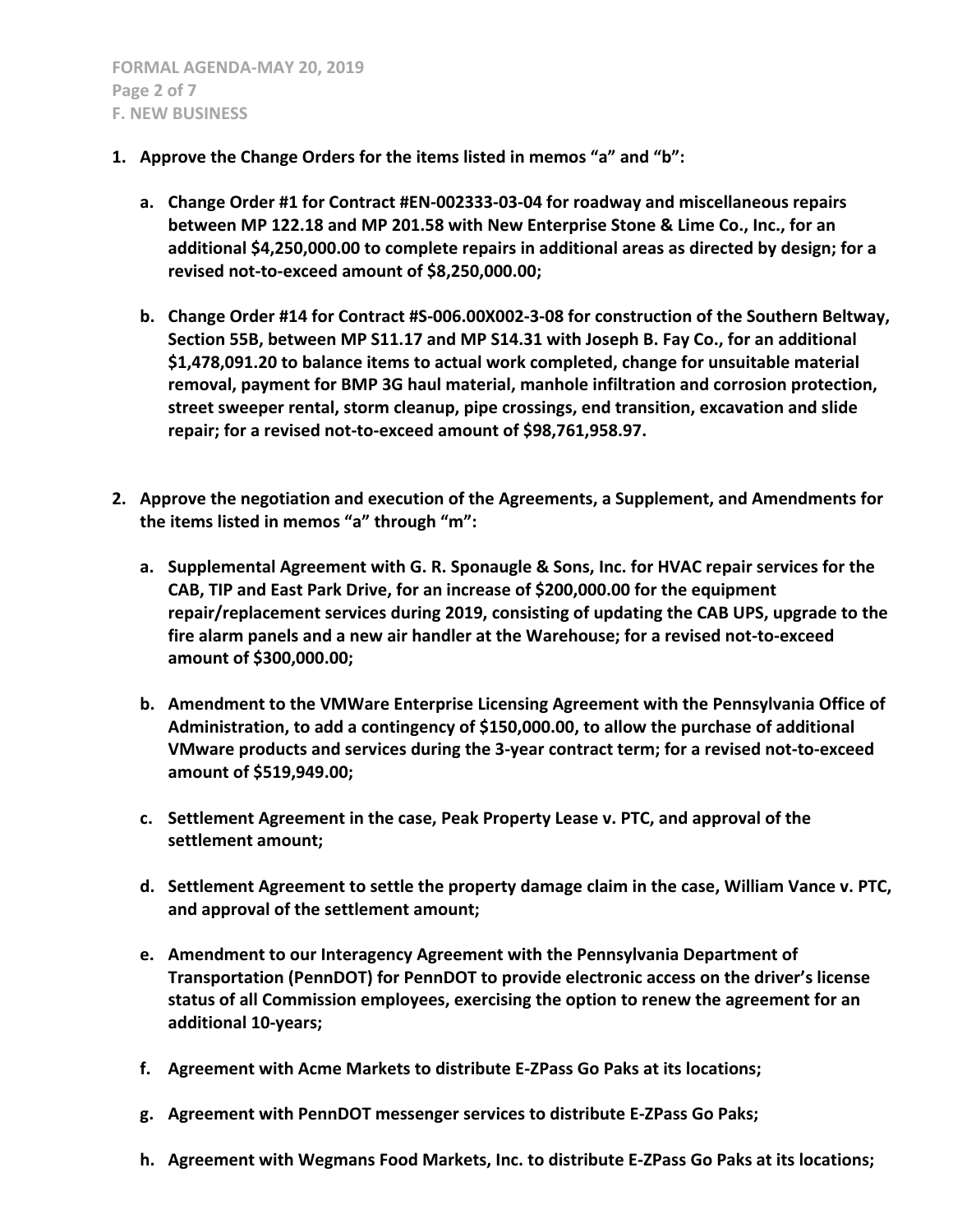- **i. Settlement Agreement and Release with Joshua and Brittney Hillegass, and approve the settlement and authorize the appropriate Commission officials to execute the appropriate documents;**
- **j. Settlement Agreement and Release in the case, PTC v. Great Valley Moving & Storage, Inc., and approve the settlement amount;**
- **k. Agreement with 309 Auto Tags to distribute E-ZPass Go Paks;**
- **l. Amendment to our agreement with A & S Katz, LLC to distribute E-ZPass Go Paks at its locations; exercising the option to renew the agreement for an additional year;**
- **m. Amendment to our agreement with D & B Quick Notary and Messenger Service to distribute E-ZPass Go Paks; exercising the option to renew the agreement for an additional year.**
- **3. Approve the Right-of-Way Requests for the items listed in memos "a" through "l":**
	- **a. Acquisition of Right-of-Way #14S291-2 (Robert W. & Christa E. Wilson; Richard T. & Mary Nebinski), a total take parcel necessary for construction of the Mon/Fayette Expressway, Rt. 51 to I-376, by authorizing payment of \$23,352.00 representing down payment supplement to Richard T. & Mary Nebinski; and authorize the payment of additional statutory damages as calculated by the Right-of-Way Administrator and approved by the Chief Counsel;**
	- **b. Acquisition of Right-of-Way #14S671 (Borough of West Mifflin), a total take parcel necessary for construction of the Mon/Fayette Expressway, Rt. 51 to I-376, by authorizing payment of \$5,166.75 representing fair market value and recording fees to Tri-State Paralegal Service, LLC, escrow agent; authorize the appropriate Commission officials to execute the Agreement of Sale and other documents that may be required for closing; authorize the payment of additional statutory damages as calculated by the Right-of-Way Administrator and approved by the Chief Counsel; and payment of fair market value to the property owner is contingent upon the delivery of a deed as prepared by the Legal Department;**
	- **c. Adopt the proposed property acquisition resolution for Right-of-Way #14S057 (Patricia Ulakovich, f/k/a Patricia Schwamberger), by authorizing payment of \$8,200.00 representing estimated just compensation to counsel named at a later date; and approve payment of additional statutory damages as calculated by the Right-of-Way Administrator and approved by the Chief Counsel;**
	- **d. Acquisition of Right-of-Way #15036-Y (Lenore Rodgers), a total take parcel necessary for the total reconstruction from MP 57.00 to MP 67.00 by authorizing payment of up to \$4,000.00 representing Section 710 statutory damages; and authorize the payment of \$3,198.75 representing reimbursement of attorney and appraisal fees to Lenore Rodgers;**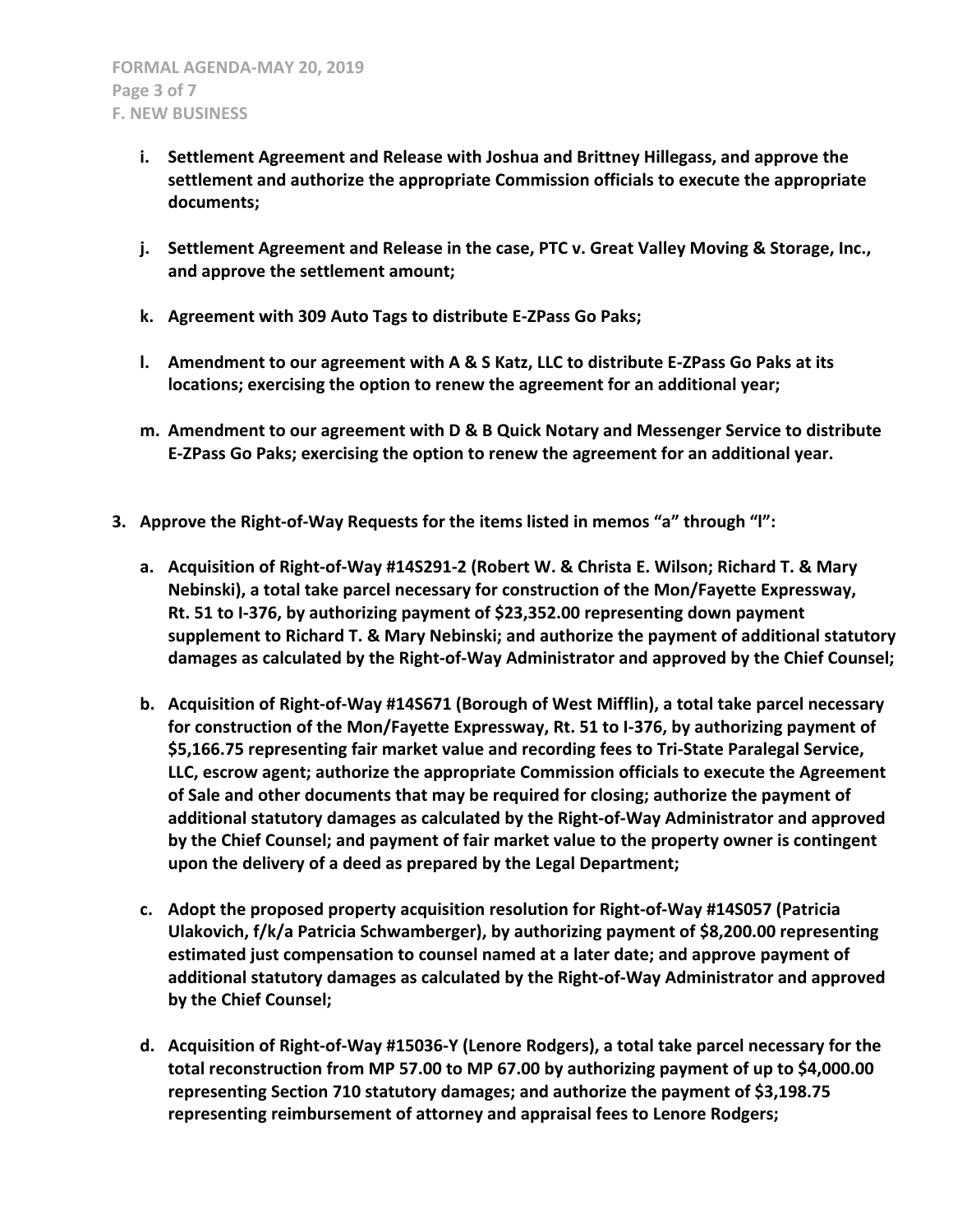- **e. Acquisition of Right-of-Way #14S324 (Robin A. Steiner), a total take parcel necessary for construction of the Mon/Fayette Expressway, Rt. 51 to I-376, by authorizing payment of \$155,672.30 representing fair market value, pro-rated taxes and recording fees to Fee Simple Settlement, escrow agent; authorize the appropriate Commission officials to execute the Agreement of Sale and other documents that may be required for closing; the settlement of this claim is inclusive of all statutory damages, including, but not limited to, relocation damages; and payment of fair market value to the property owner is contingent upon the delivery of a deed as prepared by the Legal Department;**
- **f. Acquisition of Right-of-Way #14S331 (Ronald Michael Crevar & June M. Crevar), a total take parcel necessary for construction of the Mon/Fayette Expressway, Rt. 51 to I-376, by authorizing payment of up to \$4,000.00 representing Section 710 statutory damages for reimbursement of attorney fees; and authorize payment of \$2,750.00 representing reimbursement of appraisal fees to Barone Murtha Shonberg & Associates, Inc.;**
- **g. Acquisition of Right-of-Way #14S375 (S & S Auto Service, Inc.), a total take parcel necessary for construction of the Mon/Fayette Expressway, Rt. 51 to I-376, by authorizing payment of up to \$4,000.00 representing Section 710 damages for reimbursement of attorney fees; and authorize payment of \$600.00 representing reimbursement of appraisal fees to Bodnar Real Estate Services, Inc.;**
- **h. Acquisition of Right-of-Way #1A164-D (Allen J. & Tawnyia L. Dodd), a total take parcel necessary for the Donegal slide remediation project by authorizing payment of \$258,673.57 representing fair market value, pro-rated taxes, recording fees and mortgage satisfaction to Universal Settlement Services of PA, LLC, escrow agent; authorize the appropriate Commission officials to execute the Agreement of Sale and other documents that may be required for closing; authorize the payment of additional statutory damages as calculated by the Right-of-Way Administrator and approved by the Chief Counsel; and payment of fair market value to the property owners is contingent upon their delivery of a deed as prepared by the Legal Department;**
- **i. Acquisition of Right-of-Way #14S336 (Bernice M. Pepke), a total take parcel necessary for construction of the Mon/Fayette Expressway, Rt. 51 to I-376, by authorizing payment of \$102,706.01 representing fair market value, pro-rated taxes and recording fees to Closure Settlement LLC, escrow agent; also authorize payment of \$24,924.75 representing replacement housing supplement and closing costs to Jarvis Settlement Services, Inc., escrow agent; authorize the appropriate Commission officials to execute the Agreement of Sale and other documents that may be required for closing; authorize the payment of additional statutory damages as calculated by the Right-of-Way Administrator and approved by the Chief Counsel; and payment of fair market value to the property owner is contingent upon the delivery of a deed as prepared by the Legal Department;**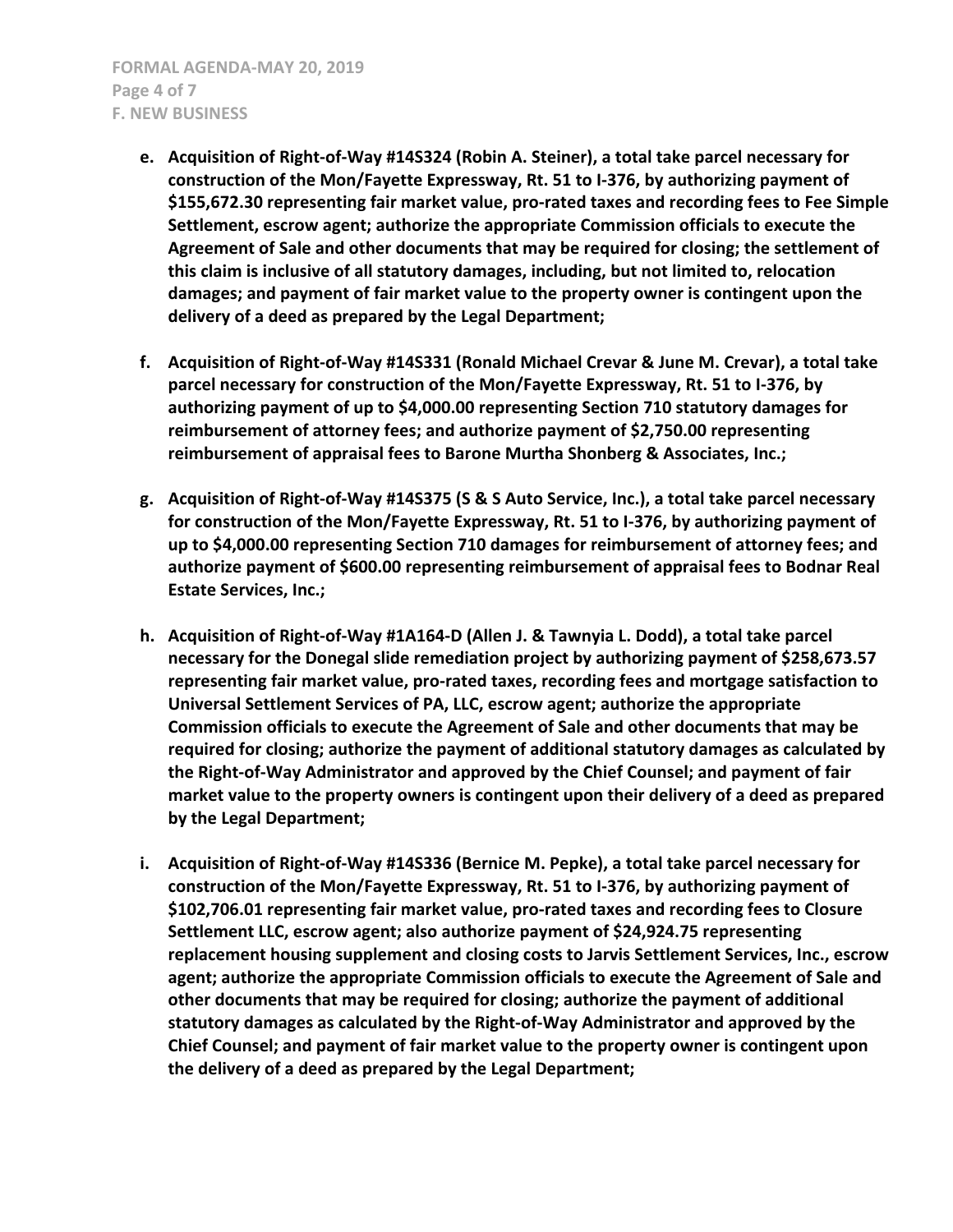- **j. Acquisition of Right-of-Way #7225-A (Joseph Blake Myers & Linda Myers), a total take parcel necessary for the total reconstruction project from MP A38.00 to MP A44.00 by authorizing payment of \$360,916.40 representing fair market value, pro-rated taxes and recording fees to Diversified Settlement Services, Inc., escrow agent; authorize the appropriate Commission officials to execute the Agreement of Sale and other documents that may be required for closing; authorize the payment of additional statutory damages as calculated by the Right-of-Way Administrator and approved by the Chief Counsel; and payment of fair market value to the property owners is contingent upon the delivery of a deed as prepared by the Legal Department;**
- **k. Acquisition of Right-of-Way #8392-C (John E. Gross and Dixie Gross), a total take parcel adjacent to the Lehigh Tunnel by authorizing payment of \$5,082.52 representing fair market value and pro-rated taxes to John E. Gross and Dixie Gross; authorize the appropriate Commission officials to execute the Agreement of Sale and other documents that may be require for closing; authorize the payment of additional statutory damages as calculated by the Right-of-Way Administrator and approved by the Chief Counsel; and payment of fair market value to the property owners is contingent upon the delivery of a deed as prepared by the Legal Department;**
- **l. Acquisition of Right-of-Way #1A164-F (Joseph M. Turcheck and Amada L. Turcheck f/k/a Amanda L. Hostetler, JTWS), a total take parcel necessary for the Donegal slide remediation project, by authorizing payment of \$126,983.80 representing fair market value, pro-rated taxes, recording fees and mortgage satisfaction to Universal Settlement Services of PA, LLC, escrow agent; authorize the appropriate Commission officials to execute the Agreement of Sale and other documents that may be required for closing; authorize the payment of additional statutory damages as calculated by the Right-of-Way Administrator and approved by the Chief Counsel; and payment of fair market value to the property owners is contingent upon their delivery of a deed as prepared by the Legal Department.**
- **4. Approve advertising for a debt collection vendor for the collection of the Commission's outstanding receivables.**
- **5. Approve the Change Order and the Issuance of Purchase Orders for the items listed in memos "a" through "c":**
	- **a. Mechanics hardware supply contract, exercising the option to renew the agreement for an additional two-years (July 1, 2019 – June 30, 2021) with Midwest Motor Supply Co., Inc.; at a cost of \$90,000.00;**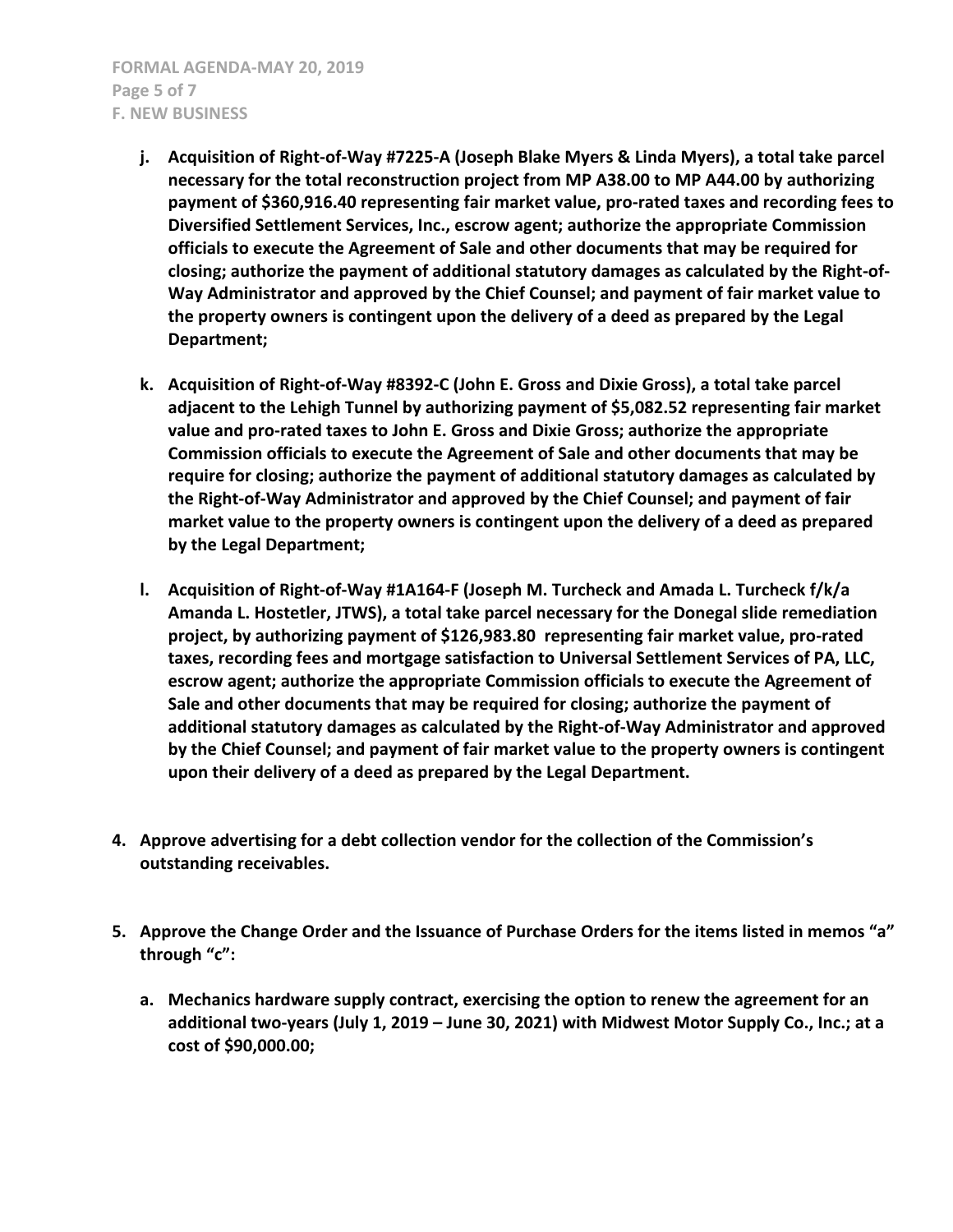- **b. Solar salt (evaporated crystal sodium chloride), exercising the option to renew the agreements for an additional year (June 1, 2019 – May 31, 2020): Eastern Salt Co., Inc. \$29,000.00 The Detroit Salt Co. \$24,000.00 TOTAL RENEWAL \$53,000.00**
- **c. Change Order to the contract for Kegg Maintenance facility renovations with Leonard S. Fiore, Inc., for an additional \$422,987.23 for additional work items.**
- **6. Approve the negotiation and execution of Supplemental Agreement #2 for open-end design services with Trans Associates Engineering Consultants, Inc., for an additional \$100,000.00 to complete the coordination with regulatory agencies and design modifications to the stormwater management and erosion and sediment control plans for final permit approval; for a revised notto-exceed amount of \$1,100,000.00.**
- **7. Approve the award of services and authorize the negotiation and execution of an agreement with the selected firm(s) for the items listed in memos "a" and "b":**
	- **a. T00111/T00112/T00113, open-end engineering design services:**
		- **Bergmann Assoc., Architects, Engineers, Landscape Architects & Surveyors, D.P.C.- AWARDED**
		- **P. Joseph Lehman, Inc., Consulting Engineers-AWARDED**
		- **Whitney, Bailey, Cox & Magnani, LLC-AWARDED**
		- **•** Buchart Horn, Inc.
		- **H. W. Lochner, Inc.**
	- **b. RFP 8400, statewide automated work zone speed enforcement (AWZSE) program:**
		- **Redflex Traffic Systems, Inc.-AWARDED**
- **8. Approve the Bond Resolutions for the items listed in memos "a" and "b":**
	- **a. Authorizing the approval of the issuance of the Pennsylvania Turnpike Commission's Turnpike Subordinate Revenue Bonds in an aggregate principal amount not to exceed \$800,000,000 (based on par amount) in one or more series or sub-series, taxable or tax-exempt, to: (1) finance or refinance the costs of (a) making lease, grant or other payments to the Pennsylvania Department of Transportation in accordance with Act 44 and Act 89, (b) refunding all or a portion of any bond anticipation notes other short-term indebtedness or subordinate indenture bonds previously issued by the Pennsylvania Turnpike Commission for the foregoing purposes, (c) reimbursing the Pennsylvania Turnpike Commission for payments previously made to the Pennsylvania Department of Transportation in accordance with Act 44 and Act 89, (d) any debt service reserve or similar funds, credit facility costs or capitalized**